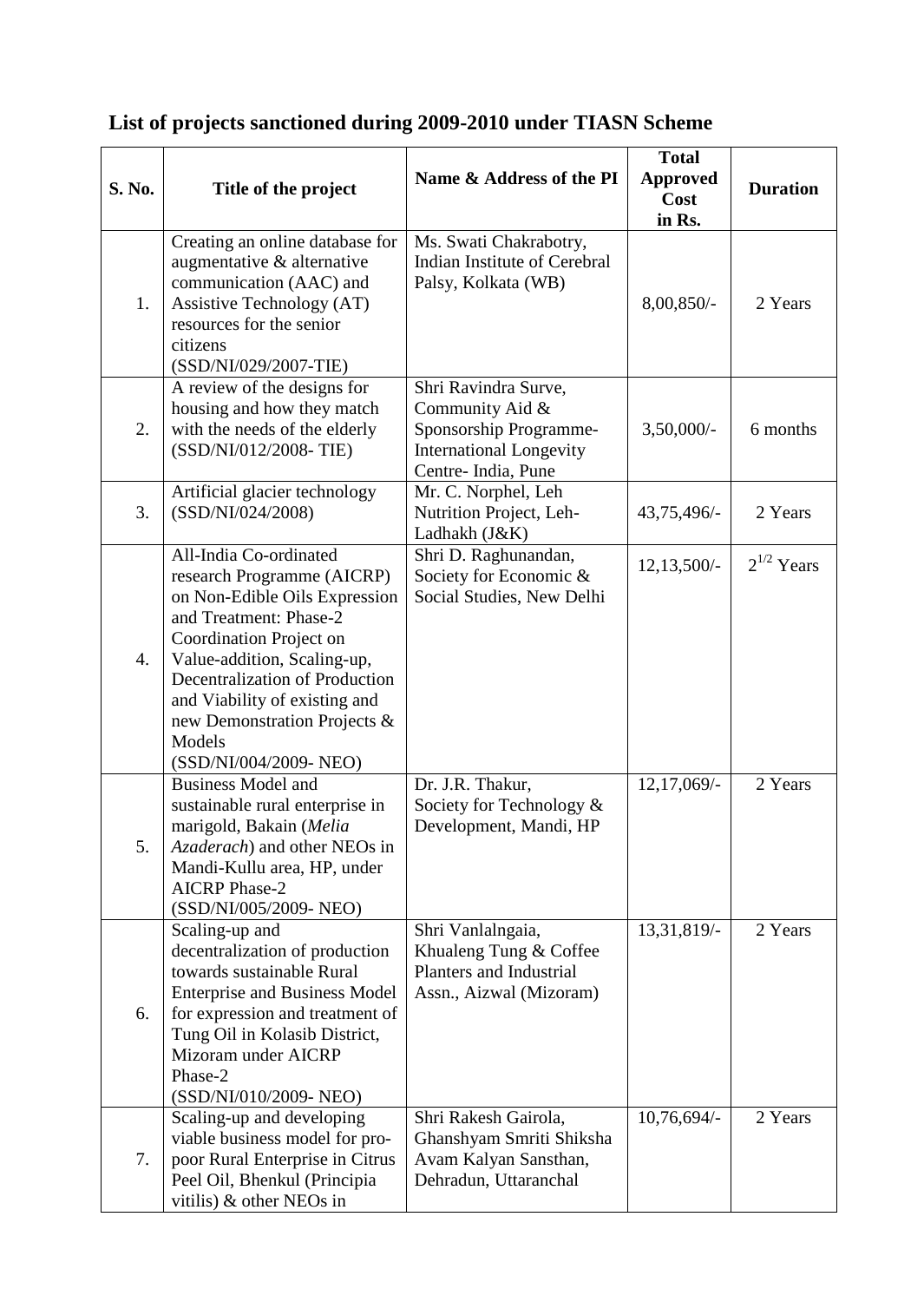|     | Chamoli, Uttarakhand under                             |                              |                  |                           |
|-----|--------------------------------------------------------|------------------------------|------------------|---------------------------|
|     | <b>AICRP</b> Phase-2                                   |                              |                  |                           |
|     | (SSD/NI/007/2009-NEO)                                  |                              |                  |                           |
|     | Production-scale optimization                          | Shri S.R. Azad,              | 10,90,944/-      | 2 Years                   |
|     | and decentralization of                                | Madhya Pradesh Vigyan        |                  |                           |
|     | production for viable Rural                            | Sabha                        |                  |                           |
|     |                                                        | Bhopal (MP)                  |                  |                           |
| 8.  | Enterprise in Malkangni                                |                              |                  |                           |
|     | (celastrus peniculatas), castor,                       |                              |                  |                           |
|     | jatropha and other NEOs in                             |                              |                  |                           |
|     | Tamia Block, Chhindwara Dt.,<br>MP under AICRP Phase-2 |                              |                  |                           |
|     |                                                        |                              |                  |                           |
|     | (SSD/NI/008/2009-NEO)                                  |                              |                  |                           |
|     | Development and                                        | Shri Bhanwar Lal Ruyal,      | $14,96,285/-$    | 2 Years                   |
|     | demonstration of new                                   | Director, Royal Institute of |                  |                           |
|     | technology package and                                 | Health Awareness &           |                  |                           |
|     | business model for Rural                               | Education (RIHAE), Churu,    |                  |                           |
| 9.  | Enterprise in Jojoba and other                         | Rajasthan                    |                  |                           |
|     | tree-borne oils (TBOs) in                              |                              |                  |                           |
|     | Churu Dist., Rajasthan under                           |                              |                  |                           |
|     | <b>AICRP</b> Phase-2                                   |                              |                  |                           |
|     | (SSD/NI/012/2009-NEO)                                  |                              |                  |                           |
|     | Adaptive R&D and                                       | Shri Surendra Khemundu,      | $16, 15, 804/-$  | 2 Years                   |
|     | demonstration of new                                   | CARD, Koraput                |                  |                           |
|     | technology package &                                   |                              |                  |                           |
|     | business model for NEO Rural                           |                              |                  |                           |
| 10. | Enterprises in Simaruba,                               |                              |                  |                           |
|     | Cashew Kernel, Eucalyptus                              |                              |                  |                           |
|     | (Nilgiris) and other Non-                              |                              |                  |                           |
|     | Edible Oils in Koraput Dist,                           |                              |                  |                           |
|     | Orissa under AICRP Phase-2                             |                              |                  |                           |
|     | (SSD/NI/013/2009-NEO)                                  |                              |                  |                           |
|     | Technologies & Systems for                             | Shri Pradeep Bhandari,       | $16, 19, 967/$ - | 2 Years                   |
|     | Networked Cluster of Rural                             | Society for Economic &       |                  |                           |
|     | NEO Enterprises for primary                            | Social Studies, Dehradun,    |                  |                           |
|     | processing, expression and                             | Uttarakhand                  |                  |                           |
|     | treatment of Wild Apricot and                          |                              |                  |                           |
|     | other Non-Edible Oils with                             |                              |                  |                           |
| 11. | Hub/Mother Unit at Sahaspur,                           |                              |                  |                           |
|     | Dt. Dehradun, and Cluster                              |                              |                  |                           |
|     | Nodes in neighbouring                                  |                              |                  |                           |
|     | Districts/Sub-Districts of                             |                              |                  |                           |
|     | Garhwal region of Uttarakhand                          |                              |                  |                           |
|     | (SSD/NI/014/2009-NEO)                                  |                              |                  |                           |
|     | Mobility enhancement for the                           | Prof. (Dr.) D.T. Shahani,    | $16,51,740/-$    | $\overline{1}^{1/2}$ Year |
| 12. | elderly                                                | IIT, New Delhi               |                  |                           |
|     | (SSD/NI/025/2008- TIE)                                 |                              |                  |                           |
|     | Expansion of production and                            | Dr. Sudipta Kumar Maiti,     | $11,10,944/-$    | 2 Years                   |
|     | production-scale technology                            | Forum of Scientists,         |                  |                           |
|     | for sustainable Rural                                  | Engineers & Technologists    |                  |                           |
| 13. | Enterprise in Sal (Shorea                              | (FOSET), Kolkata (WB)        |                  |                           |
|     | robusta), Jara (Ricinus                                |                              |                  |                           |
|     | Communis) and other NEOs in                            |                              |                  |                           |
|     | Paschim Medinipur, West                                |                              |                  |                           |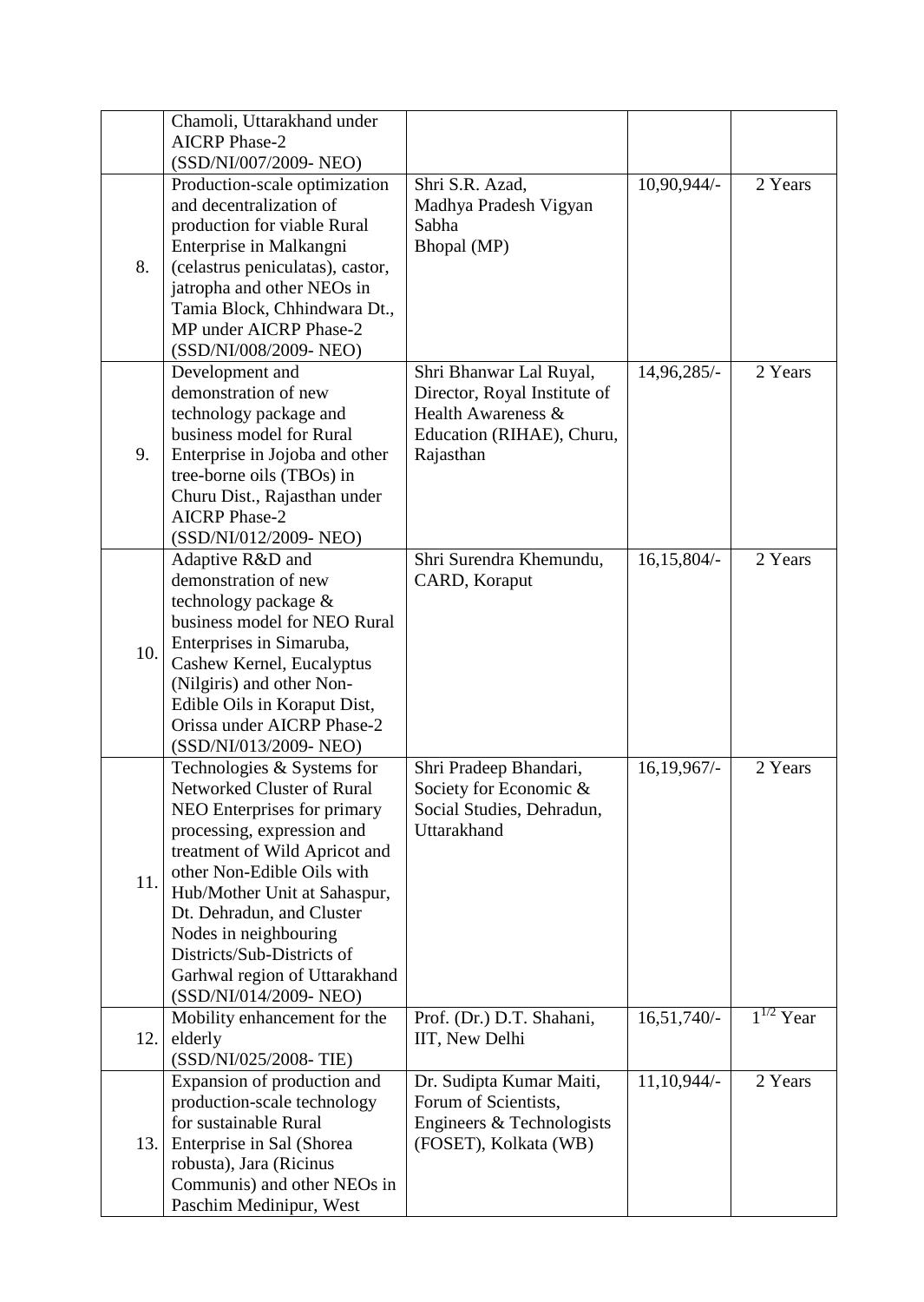|      | <b>Bengal Under AICRP Phase-2</b><br>(SSD/NI/011/2009-NEO)                                                                                                                                                                         |                                                                                                                             |              |                |
|------|------------------------------------------------------------------------------------------------------------------------------------------------------------------------------------------------------------------------------------|-----------------------------------------------------------------------------------------------------------------------------|--------------|----------------|
| 14.1 | Improved technologies and<br>business model for NEO-based<br>Rural Enterprise in karanja,<br>mahua, kusum and other<br>forest-based TBOs in East<br>Singbhum Dt., Jharkhand<br>under NEO AICRP Phase-2<br>(SSD/NI/009/2009-NEO)    | Shri Sridhar<br>Bandopadhyaya,<br>Abhoy Ashram, Village &<br>PO Balarampur, via.<br>Kharagpur, Dist. West<br>Midinipur (WB) | 71,75,444/-  | 2 Years        |
| 15.1 | Viable Technology package<br>and sustainable business model<br>for Rural Enterprises in<br>Rubber & other Tree-Borne<br>Oils in Kanyakumari Dt., TN,<br>under NEO AICRP Phase-2<br>(SSD/NI/006/2009-NEO)                           | Shri P. Bhagavatheeswaran,<br>Centre for Social<br>Development,<br>Ammandivilai,<br>Kanyakumari (TN)                        | 12,27,819/-  | 2 Years        |
| 16.  | Development of a New Health<br>Care Monitoring system for<br><b>Elderly Using Emerging</b><br><b>Communication Technologies</b><br>(SSD/NI/026/2008- TIE)                                                                          | Prof. Richa Pandey,<br>Birla Institute of<br>Technology,<br>Ranchi                                                          | 12,05,900/-  | 3 Years        |
| 17.1 | Development of elderly people<br>friendly web technology<br>(SSD/TISN/021/2009-TIE)                                                                                                                                                | Shri Dhrubajyoti Baruah,<br>Jorhat Engineering College,<br>Assam                                                            | $3,65,000/-$ | $1^{1/2}$ Year |
| 18.  | Nutri ball supplementation and<br>its impact on nutritional<br>affective and health among<br>south Indian senior citizens<br>(SSD/NI/002/2009-TIE)                                                                                 | Dr. (Mrs.) P. Nazni,<br>Periyar University,<br>Salem, Tamil Nadu                                                            | 7,92,500/-   | 3 Years        |
| 19.  | Quality Care Audit of Old Age<br>Homes of Chandigarh and<br>Comparative Efficacy of<br>Intervention for Inmates and<br>for Community Based Bedsore<br>Prevention and Management<br>of Bedridden Elderly<br>(SSD/TISN/015/2009-TIE) | Dr. Sukhpal Kaur,<br>National Institute of<br>Nursing Education,<br>PGIMER,<br>Chandigarh                                   | $9,50,000/-$ | 2 Years        |
| 20.  | Integrated Services for the<br>welfare of senior citizens<br>(SSD/TISN/002/2009-TIE)                                                                                                                                               | Dr. Prema B. Patil,<br>Deptt. of Human<br>Development, University of<br>Agricultural Sciences,<br>Dharwad                   | $7,76,000/-$ | 3 Years        |
| 21.  | <b>Creating Awareness about</b><br>lifestyle modification and<br>prevention/management of<br>chronic degenerative diseases<br>among elderly: use of radio<br>messages<br>(SSD/TISN/031/2009-TIE)                                   | Dr. Seema Puri,<br>Institute of Home<br>Economics,<br>University of Delhi,<br>Hauz Khas, New Delhi                          | $7,71,000/-$ | $1^{1/2}$ Year |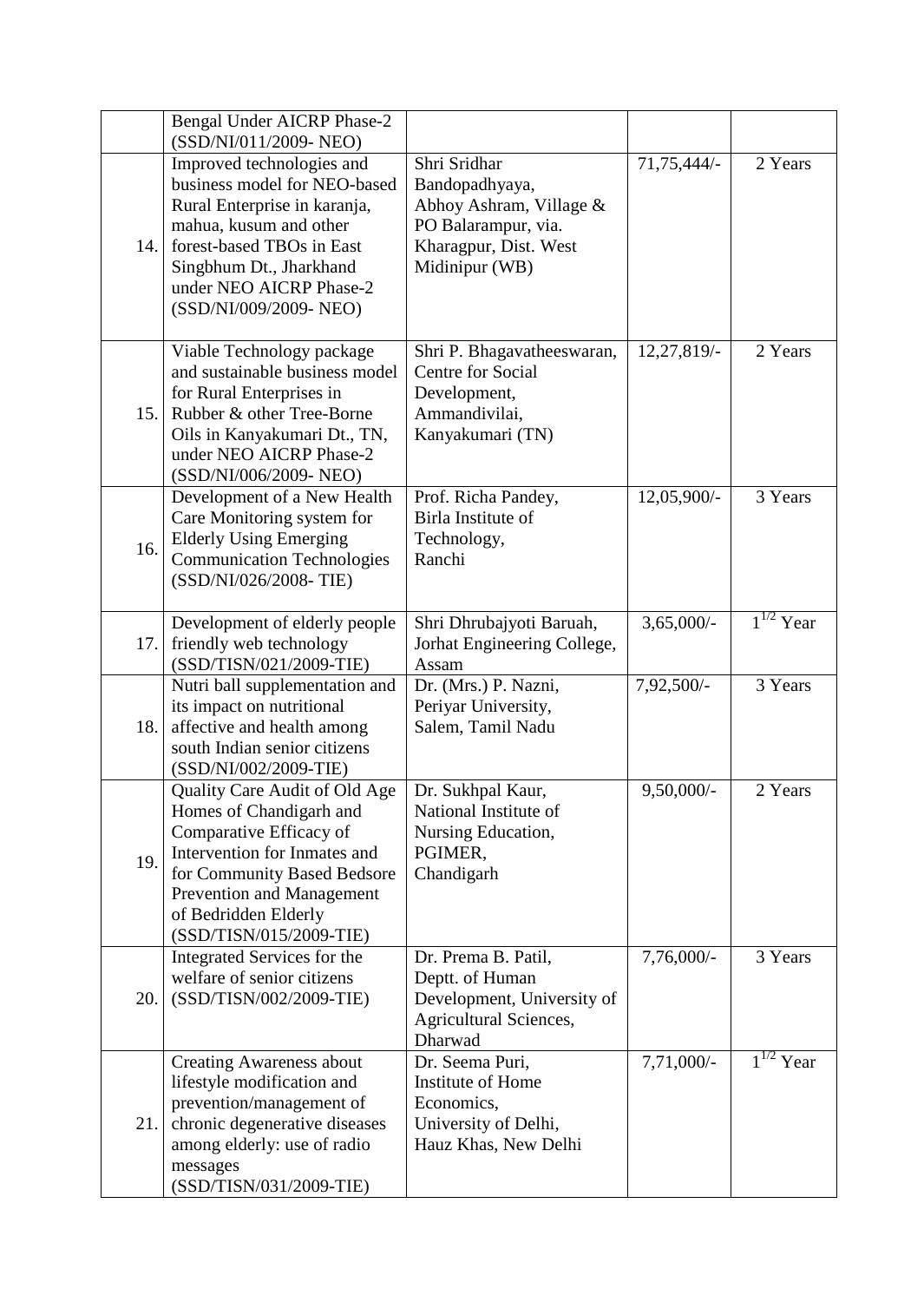|      | Capacity building &                | Dr. Subhash Yadav,                | 12,48,000/-   | 3 Years        |
|------|------------------------------------|-----------------------------------|---------------|----------------|
| 22.  | augmentation of salt iodine        | Sanjay Gandhi PG Institute        |               |                |
|      | monitoring laboratories in         | of Medical Sciences,              |               |                |
|      | endemic rural IDD regions of       | Lucknow, UP                       |               |                |
|      | UP-an alternate health delivery    |                                   |               |                |
|      | system model                       |                                   |               |                |
|      | (SSD/TISN/008/2009)                |                                   |               |                |
|      | Architectural Design and           | Shri Jatinder Pal Singh,          | 12,50,000/-   | $1^{1/2}$ Year |
| 23.  | Planning Guidelines for Old        | College of Architecture,          |               |                |
|      | Age Homes                          | Chandigarh                        |               |                |
|      | (SSD/NI/032/2008-TIE)              |                                   |               |                |
|      | Development of a Low Cost          | Dr. Sangeeta Kohli,               | 27,56,200/-   | 2 Years        |
|      | <b>High Efficiency Gas Furnace</b> |                                   |               |                |
|      | with Accessories for Melting       | IIT, Delhi                        |               |                |
| 24.  | Bell Metal to be Used by Rural     |                                   |               |                |
|      | <b>Artisans</b>                    |                                   |               |                |
|      | (SSD/TISN/026/2009)                |                                   |               |                |
|      | Development and Evaluation         | Dr. Pratima Khandelwal,           | 15,84,200/-   | 3 Years        |
|      | of Finger millet based             | Brindavan College,                |               |                |
|      | bioactive peptide enriched         | Bangalore (Karnataka)             |               |                |
|      | functional food for                |                                   |               |                |
| 25.  | enhancement of nutrition in        |                                   |               |                |
|      | elderly population                 |                                   |               |                |
|      | (SSD/TISN/001/2009-TIE)            |                                   |               |                |
|      |                                    |                                   |               |                |
|      | Quality Care Audit of Old Age      | Dr. Sukhpal Kaur,                 | $14,15,000/-$ | 3 Years        |
|      | Homes of Chandigarh and            | National Institute of             |               |                |
|      | Comparative Efficacy of            | Nursing Education,                |               |                |
|      | Intervention for Inmates and       | PGIMER,                           |               |                |
| 26.  | for Community Based Bedsore        | Chandigarh                        |               |                |
|      | Prevention and Management          |                                   |               |                |
|      | of Bedridden Elderly               |                                   |               |                |
|      | (SSD/TISN/015/2009-TIE)            |                                   |               |                |
|      | Demonstration of Eco-              | Shri Deepak Rai,                  | $6,79,659/-$  | 3 Years        |
|      | <b>Friendly Management</b>         | Vivekananda Parvatiya             |               |                |
|      | Practices of White Grub in         | Krishi Anusandhan                 |               |                |
| 27.  | Uttarkashi District of             | Sansthan, Uttarakhand             |               |                |
|      | Uttarakhand                        |                                   |               |                |
|      | (SP/YO/031/2008)                   |                                   |               |                |
| 28.  | Intelligent Systems for            | Shri Ishteyaaq Ahmed,             | 8,79,340/-    | 2 Years        |
|      | <b>Tourism Industry</b>            | Computer Science Deptt.,          |               |                |
|      | (SP/YO/018/2008)                   | <b>Birla Institute of Applied</b> |               |                |
|      |                                    | Sciences, Nainital Distt.,        |               |                |
|      |                                    | Uttarakhand                       |               |                |
|      | Technology development for         | Shri Amritpal Singh,              | $10,13,100/-$ | 3 Years        |
|      | mass multiplication using          | <b>Anand Agricultural</b>         |               |                |
|      | <b>Tissue Culture and Sex</b>      | University, Anand, Gujarat        |               |                |
| 29.1 | Determination using                |                                   |               |                |
|      | Molecular markers in Papaya        |                                   |               |                |
|      | (Carica papaya L.)                 |                                   |               |                |
|      | (SP/YO/003/2009)                   |                                   |               |                |
| 30.  | Formulation Development and        | Shri Vijay Ramds Thakre,          | $9,00,360/-$  | 3 Years        |
|      | Application of Gibbago             | <b>Institute of Pesticide</b>     |               |                |